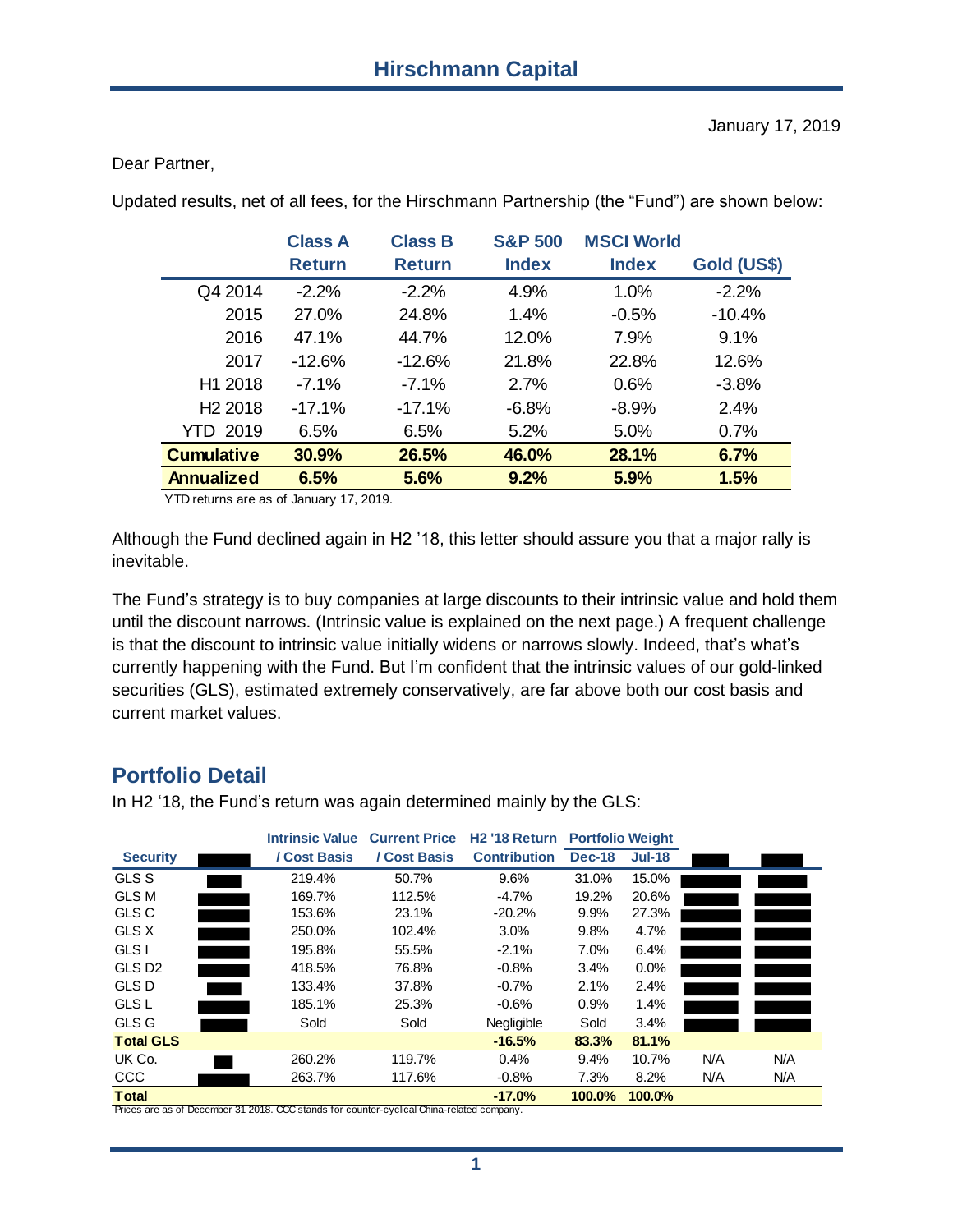# **Analysis**

### **Intrinsic Value**

For gold mining companies, intrinsic value equals the present value of each mine's future gold revenue less production costs. We can estimate future gold revenue with reasonable accuracy because we invest only in mines where there has been extensive  $\blacksquare$  drilling – not in exploration properties. Management gold production forecasts are accurate  $\blacksquare$  of the time for mines.

The intrinsic values used in the table above (shown relative to our cost basis and current prices) are extremely conservative. I assume no gold price increase ever and apply a conservative 14% discount rate to projected cash flows.<sup>1</sup> I also assume that although this should prove highly conservative because

### **Market Value vs. Intrinsic Value**

Gold mining equities' market values can swing wildly before finally approaching intrinsic value. For instance, in 2014-15, **Exercise 2014-15**, market value declined ~50% to a fraction of my estimated intrinsic value after it initially produced less gold than expected from its gold mine. However, sentiment quickly reversed: appreciated ~260% over the following year due to improved production and a higher gold price. Although similar volatility has contributed to the Fund's current decline, it also creates opportunities for us to buy GLS at large discounts to their estimated value.

All of our five past GLS eventually resulted in gains – large gains in all but one case – as our intrinsic value estimates proved sufficiently conservative. <sup>2</sup> We expect similar or better gains for the GLS we currently own. Below I discuss why we expect that for the three current GLS which have hurt our returns most.

## GLS S

GLS S ("S"), the largest drag on the Fund's cumulative return, has declined due to

■ I estimate S'

intrinsic value is more than twice our cost basis and expect S' discount to intrinsic value to narrow dramatically after

## GLS C

Two issues caused GLS C's ("C") ~72% decline in H2 '18, making it the second largest drag on our cumulative return. First, in H2 '18,

However, neither issue has materially impacted C's intrinsic value.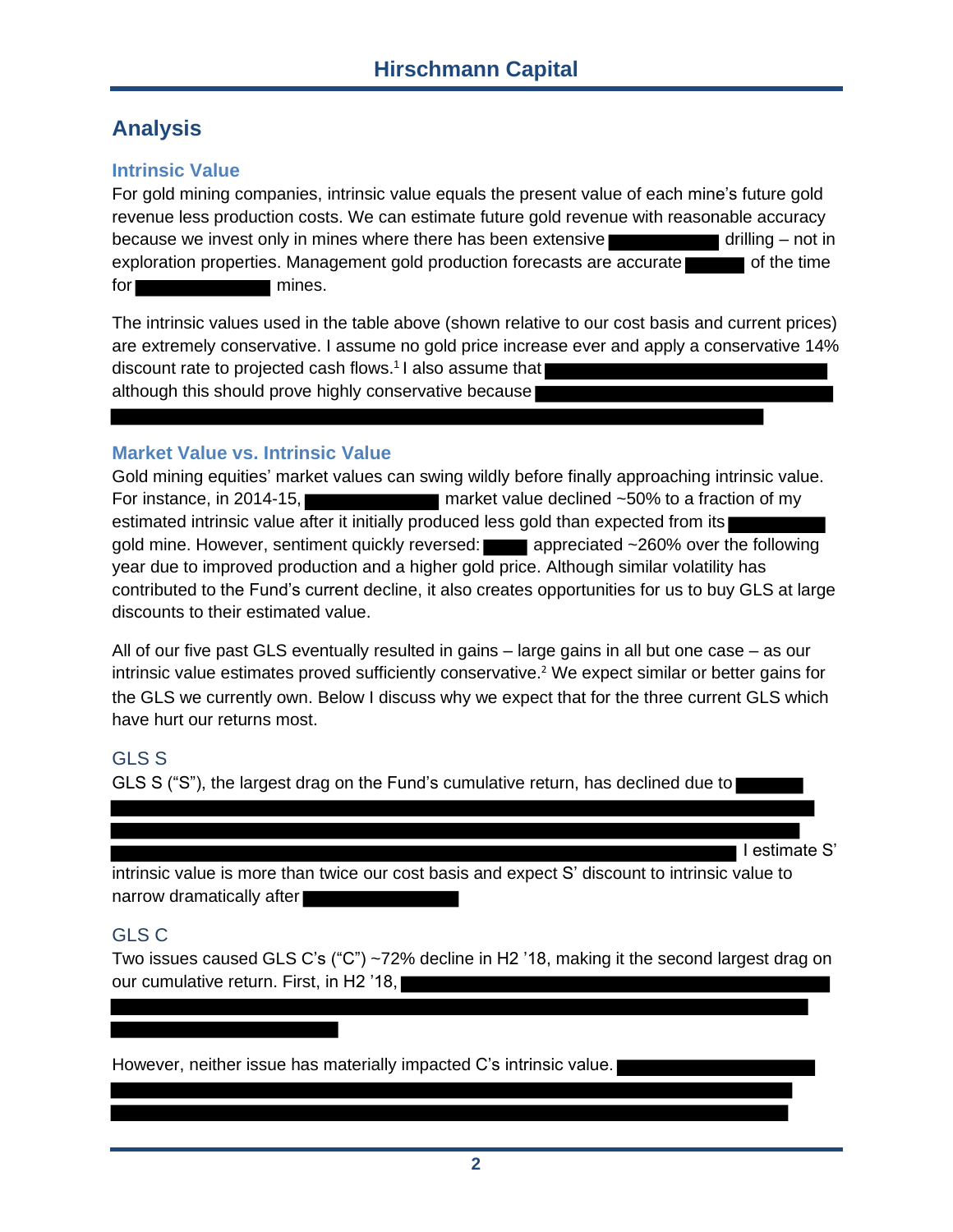# **Hirschmann Capital**

| rallied.)<br>before | C's situation resembles |
|---------------------|-------------------------|
|                     |                         |

Since **Constants**, insiders (i.e. C's directors and largest

shareholder) have bought its shares aggressively.

Therefore, after C plunged, we stopped selling it as part of our diversification strategy (see [year](https://www.hcapital.llc/partner-letters)[end 2017 letter](https://www.hcapital.llc/partner-letters)) and instead bought more. If C's market value approaches its estimated intrinsic value, the Fund would appreciate more than 50%. Although buying more increased our portfolio's concentration, the risk of long-term loss seems minimal due to C's low valuation, the

#### and C's

### GLS I

GLS I, the third largest drag on our return, has declined since an

■ While the

market appears to have panicked, insiders (i.e. executives, directors and largest shareholders) have bought 22% of GLS I's outstanding shares. The cost basis for our shares, mostly purchased after **the state of the state of the state** , is roughly half GLS I's estimated intrinsic value.

### **Bubbles**

As noted above, our intrinsic value estimates assume no gold price increase ever. If the GLS are trading at large discounts to intrinsic value at current gold prices, imagine the Fund's potential appreciation if the bubbles burst in **bonds**, China or [US equities.](https://docs.wixstatic.com/ugd/dc7287_0b510603694043fca0b80f7eeb59d776.pdf) In December '18, the Fund appreciated 12% as the S&P 500 fell 9% and gold rose 5%. However, last month was probably only a brief preview of the looming crisis. Although the S&P 500 has declined ~9% from its '18 peak, it must fall another ~45% for its cyclically-adjusted price earnings ratio to return to its historical mean. While Chinese GDP growth has slowed, I expect it to get far worse considering China's still absurd construction, home prices and debt levels. Finally, although interest rates have increased slightly, they remain historically low – especially given that government debt to GDP ratios remain at levels that have nearly always led to default.

In sum, we continue to own businesses that are trading at discounts to their conservatively estimated intrinsic value. I am confident that, over the long-term, the discounts will narrow and we will outperform.

## **Other**

I continue to have the majority of my net worth invested in the Fund.

I occasionally post articles relevant to the Fund on [Twitter](https://twitter.com/HCapitalLLC/) and less frequently on [LinkedIn.](https://www.linkedin.com/in/brianhirschmann)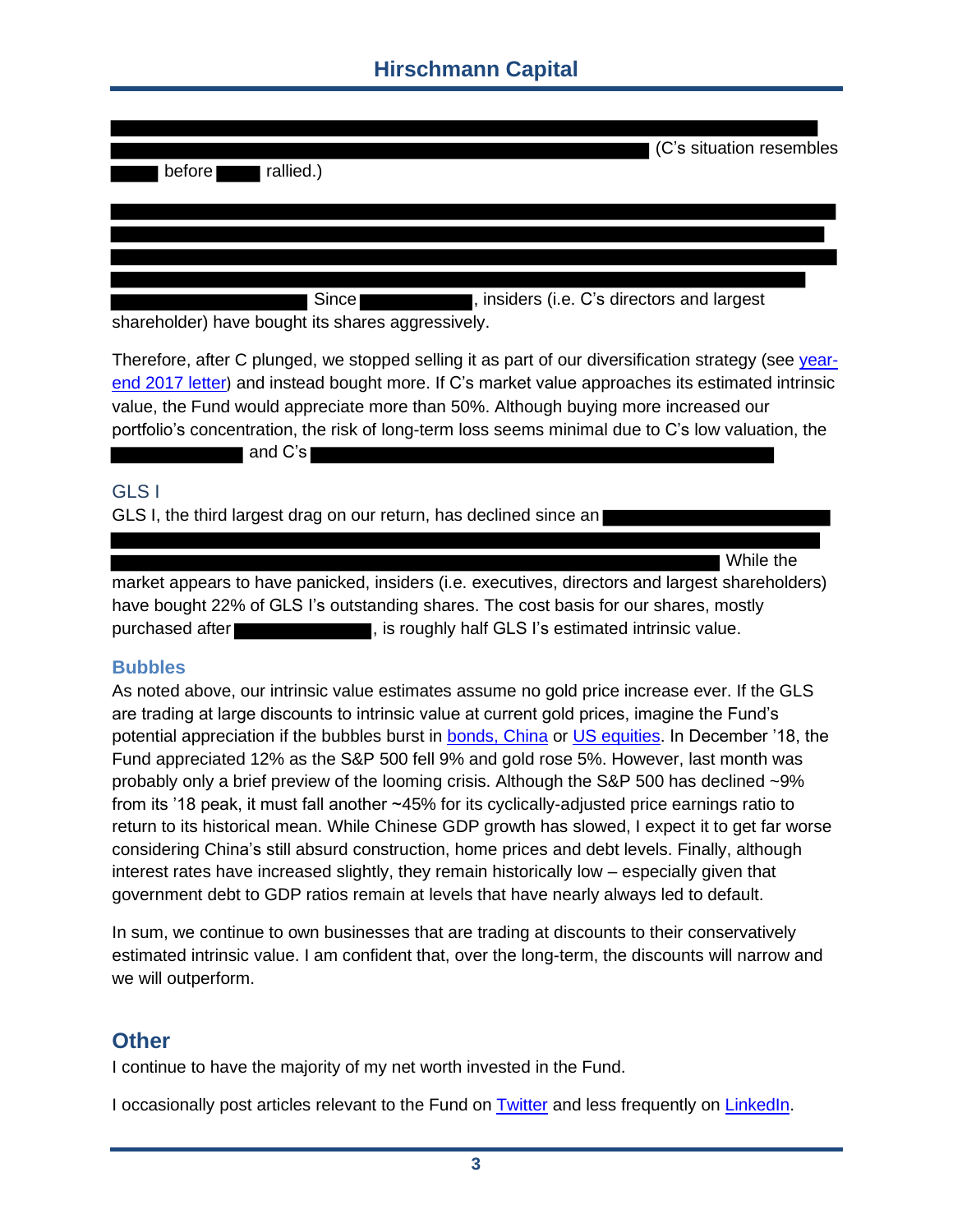The Fund continues to strive for tax efficiency and has yet to incur any short-term capital gains.

Partners will receive several items over the next six months:

- Account statements will be sent this week
- Tax documents will probably be sent by March
- The Fund's audited financial statements will be sent by May
- The Fund's next letter will be sent in mid-July. I am considering providing additional performance updates before July

The Fund's most important competitive advantage will always be its patient clients, so I greatly appreciate your continued support. Please contact me with any questions or comments.

Kind regards, Brian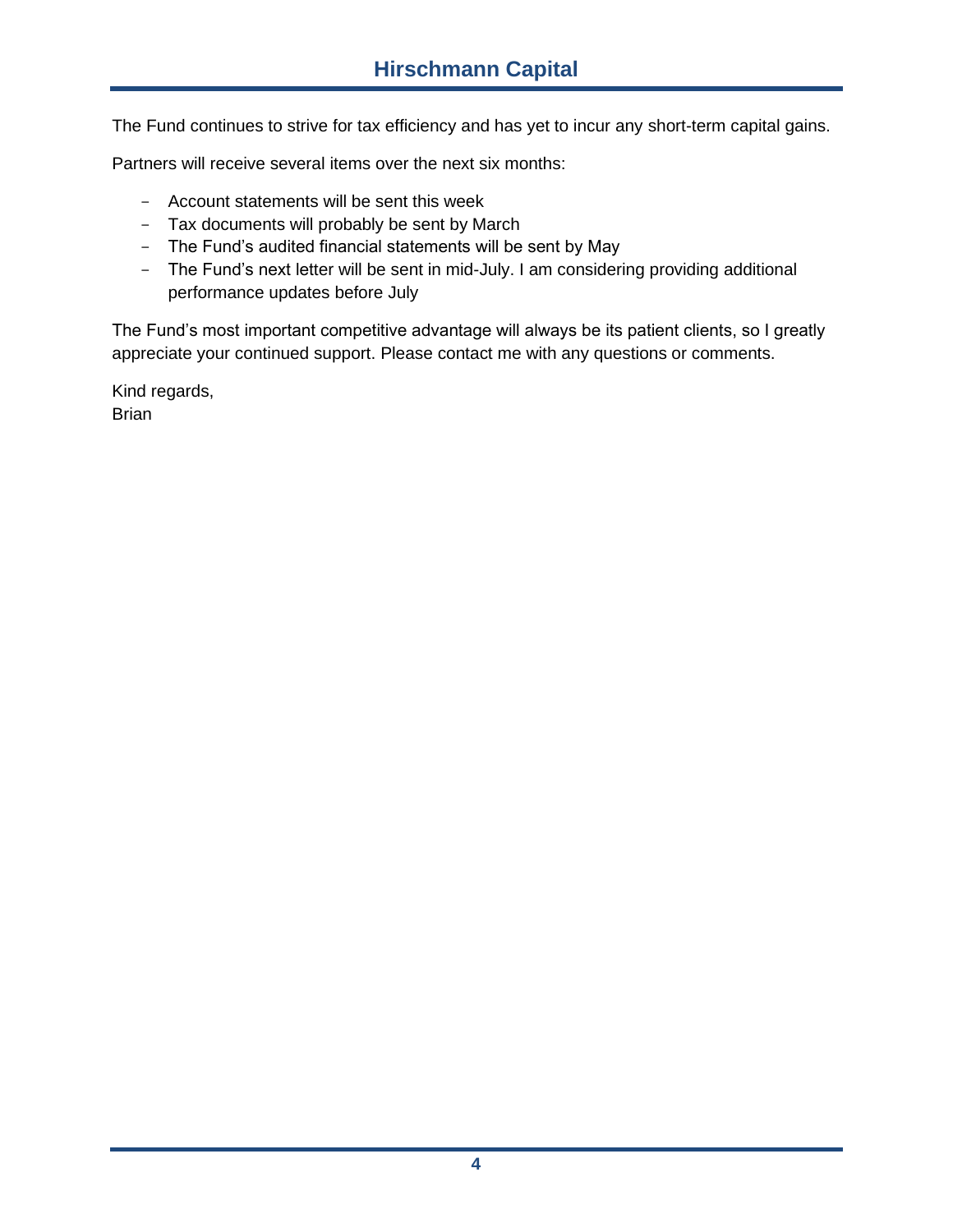# **Endnotes**

<sup>1</sup> The GLS' intrinsic values are calculated using a weighted-average capital cost, rather an equity capital cost, which makes the 14% discount rate even more conservative[. See this brief article for more.](https://www.quora.com/Why-is-the-WACC-and-not-the-cost-of-equity-used-in-discounted-cash-flow-analysis)

 $^2$  Our year-end 2017 letter originally said a GLS had been sold at a loss. However, that was incorrect because the GLS' 2015-16 realized gain modestly exceeded its 2017 realized loss. The year-end 2017 letter has been corrected on our website.